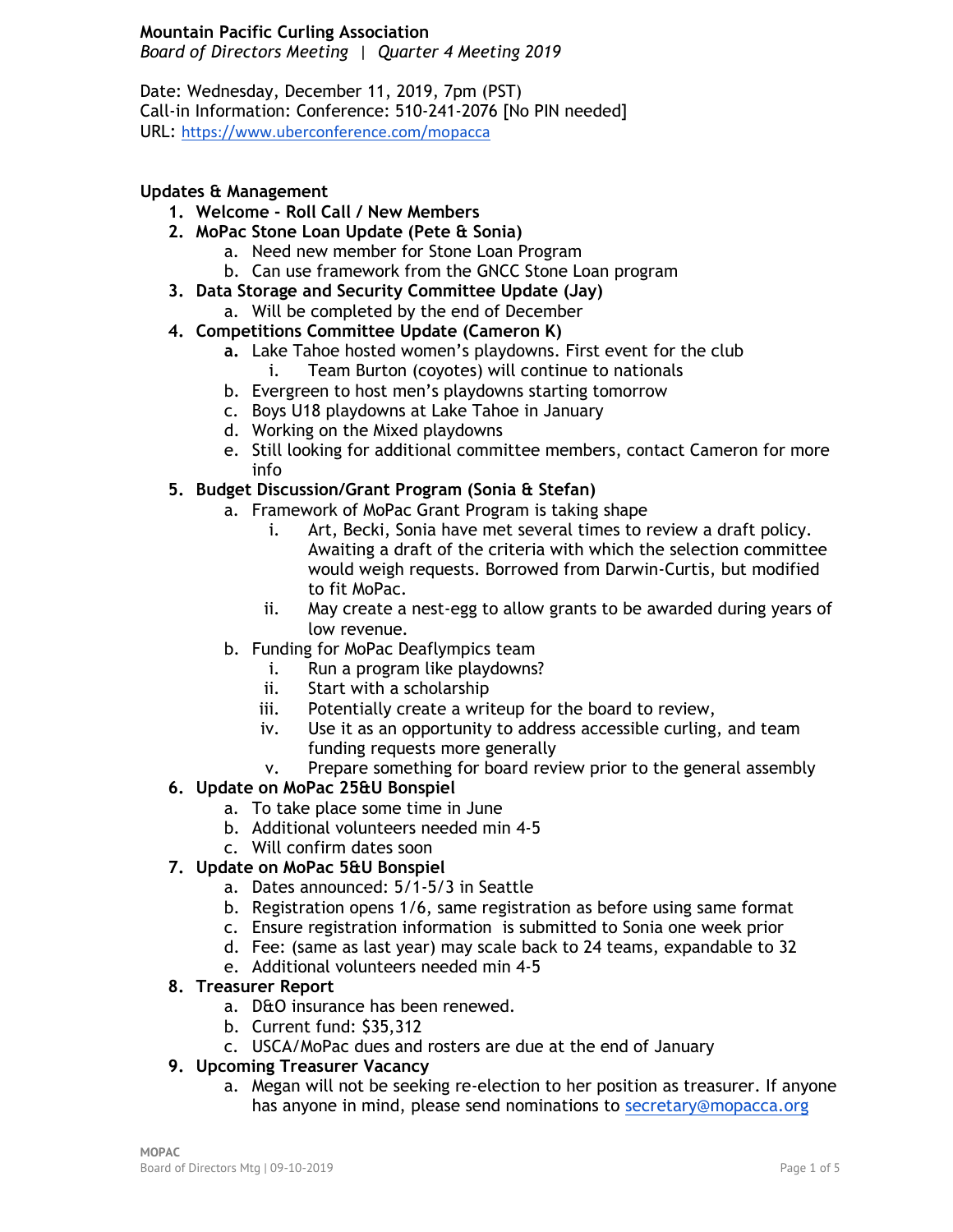- b. Treasurer is open to any dues-paying MoPac Member
- c. Will put a call on facebook (sonia)

# 10. **USCA Rep Update**

## **11.USCA Update**

- a. See President's report
	- i. Summary of members assembly
- b. USCA board voted to reduce the size of the board. MoPac is now part of the western region zone, merged with Washington Curling Association, and Alaska Curling Association
	- i. Questions needing answers
		- 1. What if regions dispute system to pick the zone representative
			- a. Proposals have been submitted
	- ii. Western Region Zone rep selection
		- 1. Negotiations to begin with WCA & ACA early next year
	- iii. Minutes from the meeting are available
		- 1. Sonia will send them out
- c. Sonia joined the "Role of Regions" ad hoc committee
	- i. Created to address the disparity between what USCA and the regions believe each is responsible for. USCA doesn't recognize many of the activities of the region beyond collection of dues, running of playdowns, or submission of rosters.
	- ii. Committee hopes to have guidelines written up by June 2020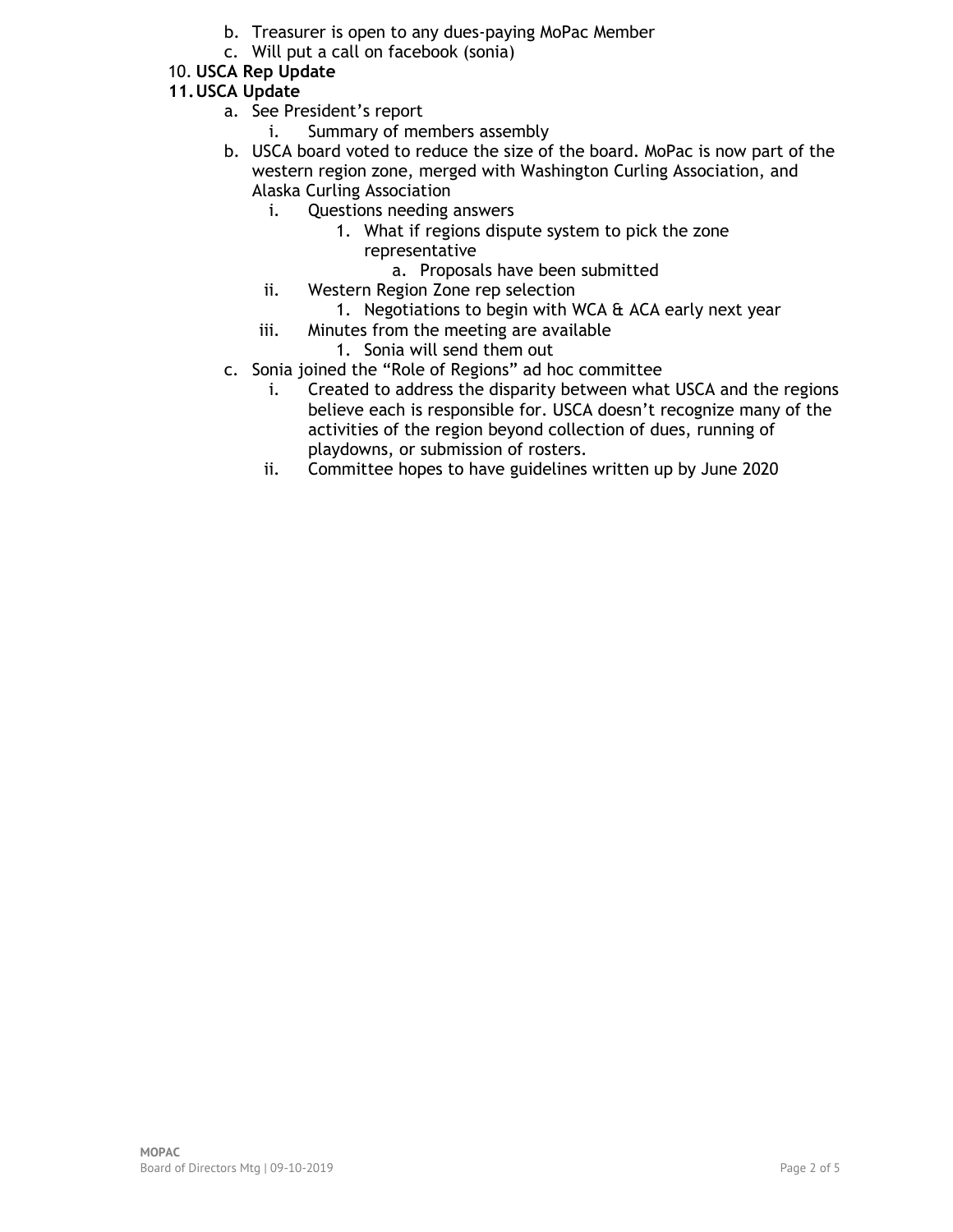# **Next meetings/ Save the Date:**

| Spring: Sunday, March 13th, 2020 7pm PST*<br>(Check Briar Schedule--Does Not Conflict) | March- 2nd Sunday        |
|----------------------------------------------------------------------------------------|--------------------------|
| Summer: Monday June 8th, 2020 7pm PDT                                                  | June- 2nd Monday         |
| Fall: Tuesday, September 8th, 2020 7pm PDT                                             | September - 2nd Tuesday  |
| Winter: Wednesday, December 9th, 2020 7pm PST                                          | December - 2nd Wednesday |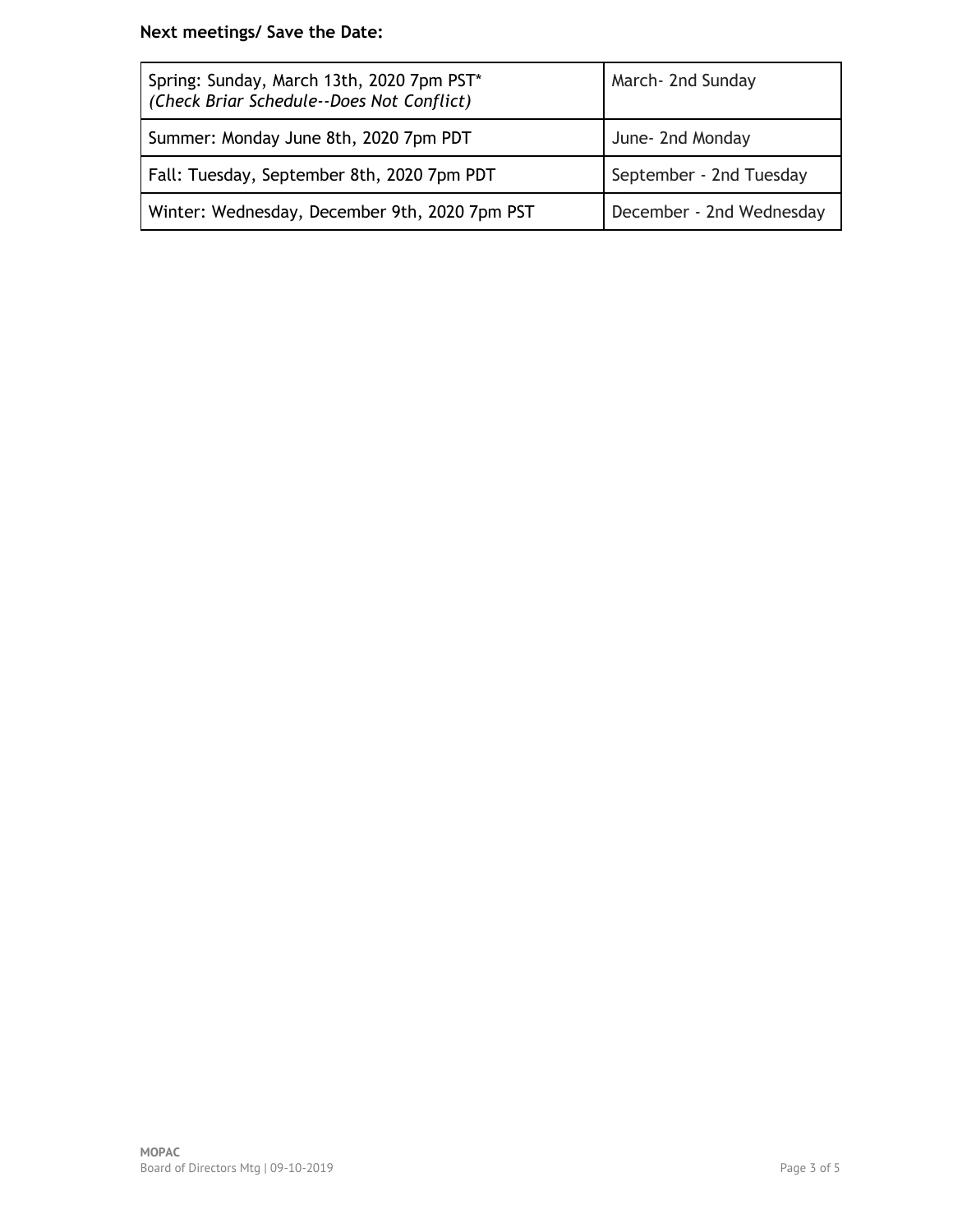## **Attendees:**

|   | <b>Rob Shelton</b>                                          | <b>USCA Representative</b> | robshelton@gmail.com    |
|---|-------------------------------------------------------------|----------------------------|-------------------------|
|   | <b>Adam Endicott</b>                                        | Coyotes CC                 | coyotes@mopacca.org     |
| Χ | <b>Cameron Ross</b>                                         | Hollywood CC               | hollywood@mopacca.org   |
| X | <b>Derek</b>                                                | Orange County CC           | occurling@mopacca.org   |
| χ | Lorraine Makishima-<br>Wolfe<br>(Jay Diamond sitting<br>in) | <b>SFBACC</b>              | sfbacc@mopacca.org      |
|   | <b>David Betts</b>                                          | Wine County CC             | wccc@mopacca.org        |
|   | <b>Glenn Pfautsch</b>                                       | <b>Boise CC</b>            | boise@mopacca.org       |
| X | Michelle Applebee                                           | <b>McCall CC</b>           | mccall@mopacca.org      |
|   | <b>Edie Hazard</b>                                          | Lake Tahoe Epic Curling    | ltec@mopacca.org        |
| χ | Nick Kitinski                                               | Las Vegas CC               | lvcurling@mopacca.org   |
| χ | Art Placek*                                                 | Evergreen CC               | evergreen@mopacca.org   |
|   | <b>Mlke Wolfe</b>                                           | Cache Valley CC            | cachevalley@mopacca.org |
|   | <b>Ben Womack</b>                                           | Ogden CC                   | ogden@mopacca.org       |
| X | Christie Konkol                                             | Park City CC               | parkcity@mopacca.org    |
|   | Janice Robbins                                              | <b>Bend CC</b>             | bend@mopacca.org        |
| χ | Andrew Smith*                                               | Olympic Oval CC            | uoocc@mopacca.org       |
| Χ | Cameron Kim                                                 | <b>Silicon Valley</b>      | svcc@mopacca.org        |
|   | <b>Richard Lazarowich</b>                                   | <b>Granite CA</b>          | graniteca@mopacca.org   |
|   | <b>Bill Anderson</b>                                        | Klamath Falls CC           | klamath@mopacca.org     |
|   | $***$                                                       | Curl San Diego             |                         |
| χ | Sonia Montero                                               | President                  | president@mopacca.org   |
| Χ | <b>Peter Hicks</b>                                          | <b>VP</b>                  | vp@mopacca.org          |
| X | <b>Stefan Brems</b>                                         | Secretary                  | secretary@mopacca.org   |
| Χ | Megan Richards                                              | <b>Treasurer</b>           | treasurer@mopacca.org   |
|   | Beki Horsman                                                | <b>MoPac Director</b>      | bnowlanaz@gmail.com     |
| X | Jay Diamond                                                 | MoPac Director             | jaydiamond@gmail.com    |